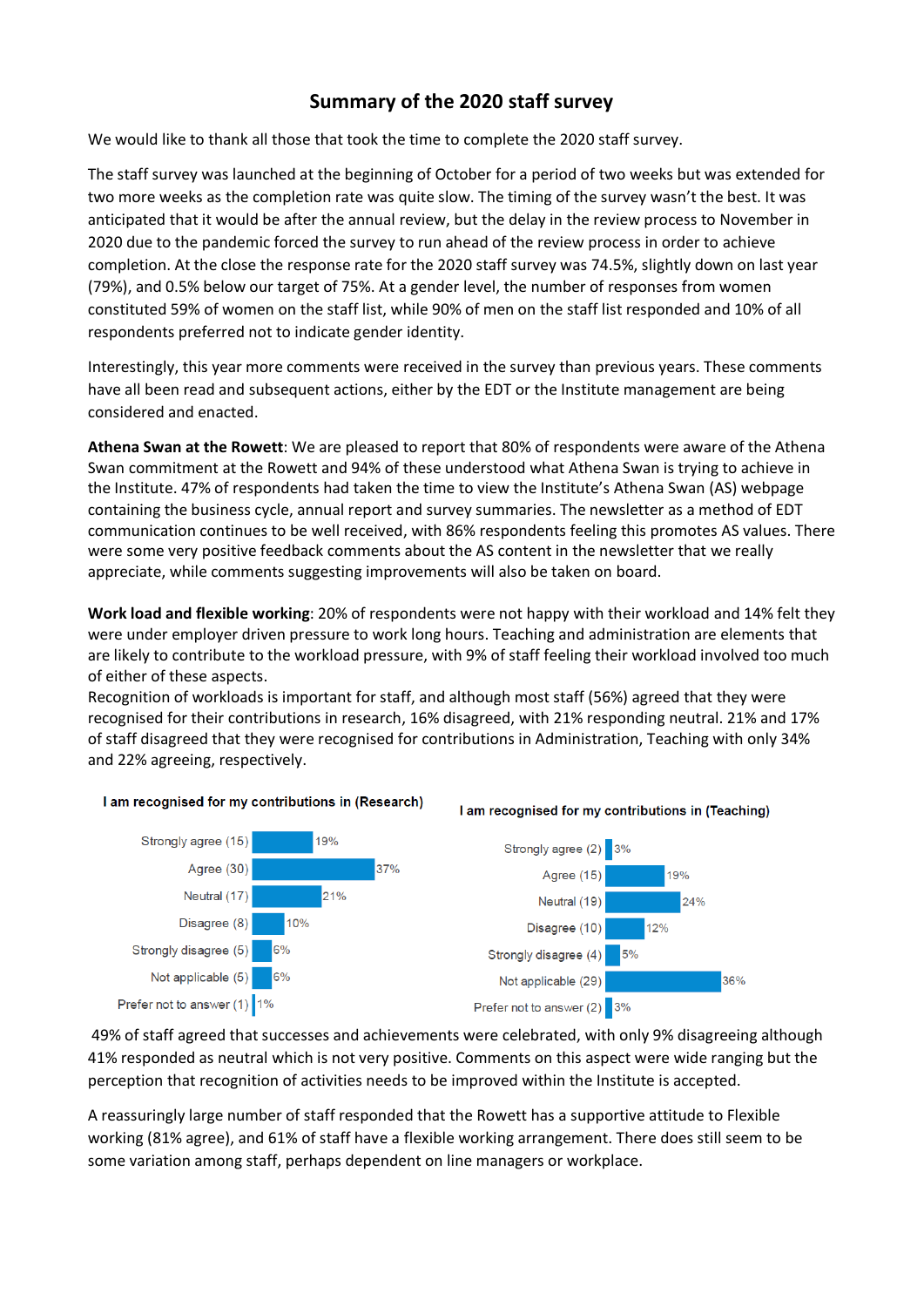## The Rowett has a supportive attitude to flexible working?



### **Communications to and from Management**

In every staff survey, communication always appears to be received variably and this survey was no different. 42% of staff feel that communication is always effective, 47% only sometimes and 11% never.

# Are communications both to and from staff and the management team at the Rowett Institute effective?



Some of the comments on this were particularly concerning, revealing a perception that communication has deteriorated further following the COVID-enforced split of staff working at home or still in the Institute. This seems particularly true of communication down from the top level of management who are perceived as being rather dissociated from the day-to-day work now. These comments were fed up to the IEC and institute wide 'all staff' meetings have now started.

Another way to improve this communication could be to advertise more widely the timings of all theme meetings (something the AS team are trying to facilitate) as many staff are unable to attend their own theme meetings, sometimes due to the current shift work pattern meaning that they are in the Institute, or that the meetings clash with teaching commitments. The variation in the regularity of meetings between themes was also noted and is being addressed. As far as possible, meetings should also avoid lunchtimes (in line with central University policy), not be more than  $1 - 1.5$ hr and be at regular scheduled times, which would allow planning around them.

### **Promotions**:

The number of staff with an understanding of the promotion process has increased since the Introduction of a seminar on this, with only 7% of staff stating they require training although 14% of staff disagreed that they understood the process. Since the promotion process changes frequently, and new staff are continually employed, updates are essential, and it is our intention to continue running these seminars every two years. Line-manager training on promotion opportunities for their staff is built into the new AS action plan. Only 20% of staff agreed that the promotion process was transparent and the large number of comments on this, and on perceived barriers to promotion, will be considered and fed onto HR where appropriate.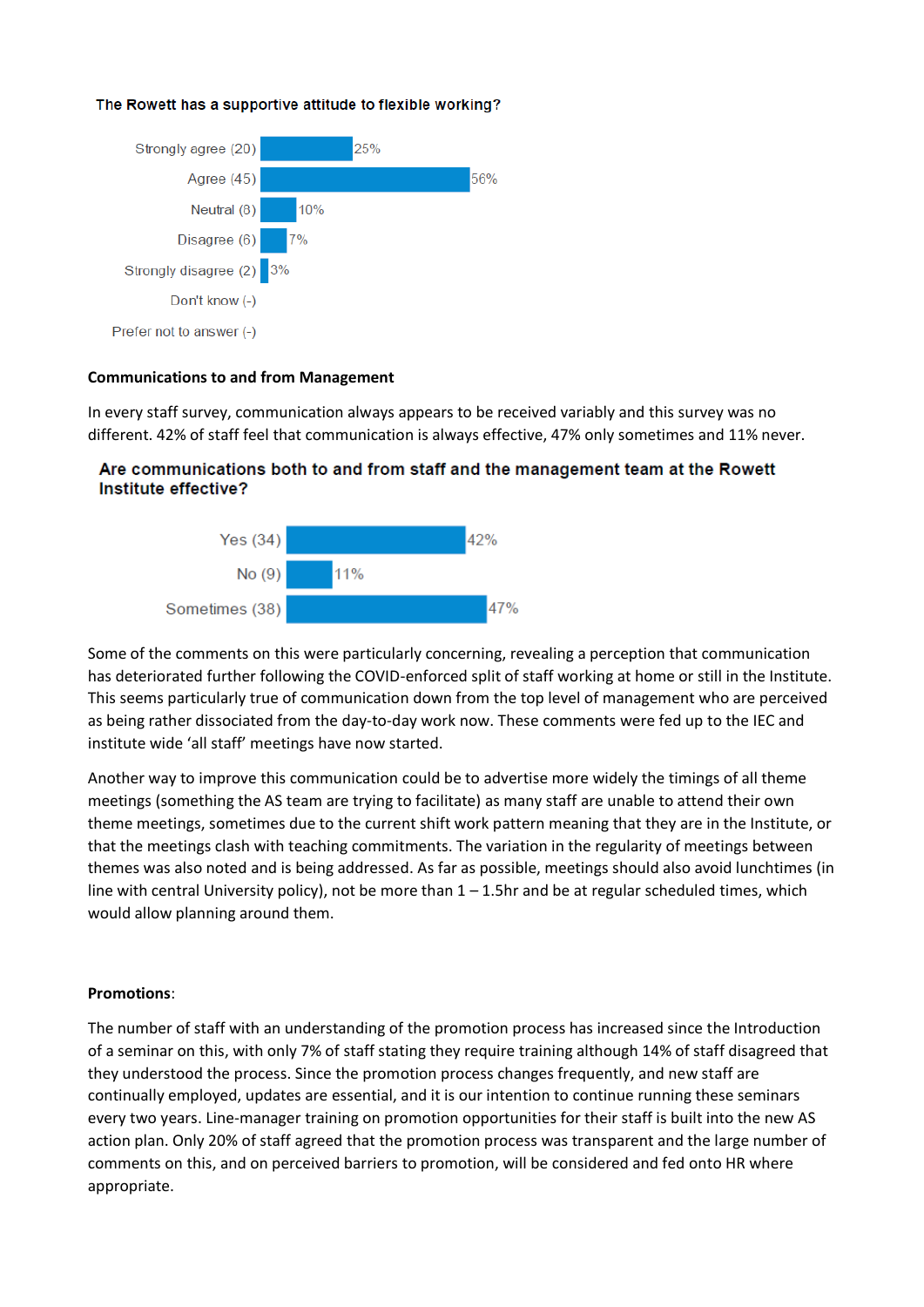#### I have a good understanding of the promotion process and the associated criteria



#### **Equality and Diversity:**

Reassuringly the vast majority (72%) of respondents felt there were no gender differences within the Rowett for promotion or career development (82%), or for access to lab or office space (88%) and administrative support (86%). 76% of people thought that the University promotes a positive culture in relation to Equality and Diversity, with only 4% disagreeing. This was also true within the Rowett although a slightly reduced number agreed (69%) and 20% had a neutral view (only 12% neutral with respect to the University).

46% of respondents have daily caring responsibilities, for children or elderly parents. Although most people decided that these responsibilities could be managed alongside their work, 14% commented that they were sometimes or often difficult to manage. These responsibilities obviously changed with the onset of COVID and children being at home for long periods. Although the enforced onset of home working has been appreciated by many, others found it isolating, and some comments indicated that workload expectations had not adjusted to take the enforced daytime care/teaching roles into account. WE would remind staff that the family support advisor is available for any questions staff may have regarding balancing caring commitments and work, for any caring roles (to support children or dependant adults). Line managers are also requested to ensure they are aware of caring issues in order that effective support can be offered.

#### **COVID-specific issues**

This section was added to the survey to try and capture the impact of COVID on staff's work. As expected there were a variety of opinions although most staff report some delay in their research. 44% of staff also reported that their workload had increased, particularly in respect to teaching and administration.